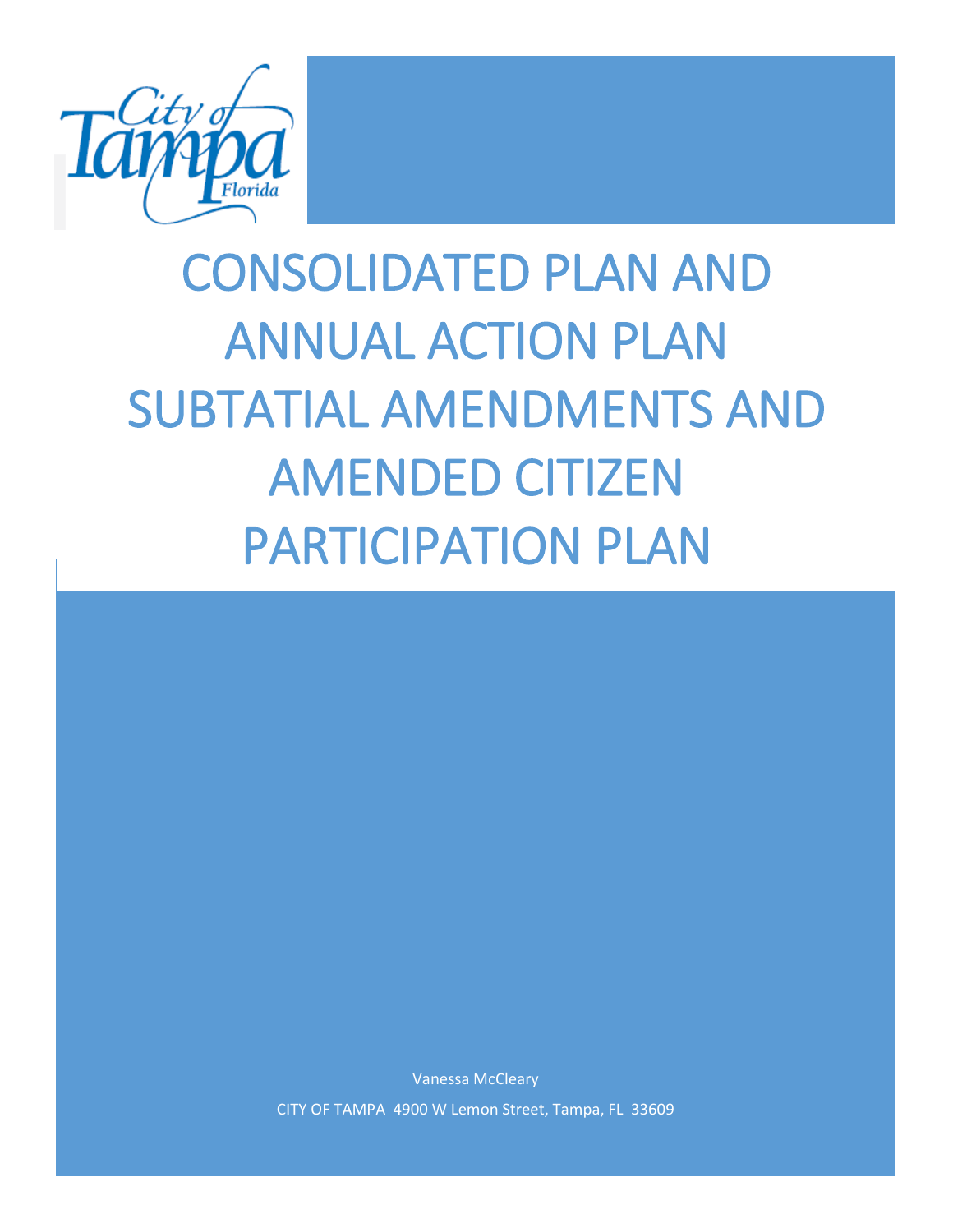The City of Tampa is an entitlement community recipient of federal funds from the U.S. Department of Housing and Urban Development (HUD) for the Community Development Block Grant (CDBG) Program and HOME Investment Partnerships (HOME) Program, Emergency Solutions Grant (ESG) and Housing Opportunities for People with AIDS (HOPWA).

In accordance with 24 CFR 91.505, the City of Tampa is submitting a **substantial amendment** proposing the following changes to:

- Revise the Consolidated Plan 2017-2022 Goals that were described but not identified as goals;
- Reallocate CDBG and HOME Program funds in their respective Annual Action Plan to other eligible activities;
- $\cdot$  Program unallocated funds or program income to eligible activities; and
- Update the Citizen Participation Plan to reflect administrative changes and updates to the document including:
	- Staff changes
	- HCD office location change
	- Replace the Assessment of Fair Housing with the Analysis of Fair Housing Impediment
	- Clarify language for what constitutes a Substantial Amendment
	- Add In the Event of a Disaster language for a faster response to community needs.

Federal regulations require that a grantee provide citizens with reasonable notice of and an opportunity to comment on any substantial amendment to the Plan in accordance with 24 CFR 91.10. A detailed summary of the proposed changes are outlined through this amendment.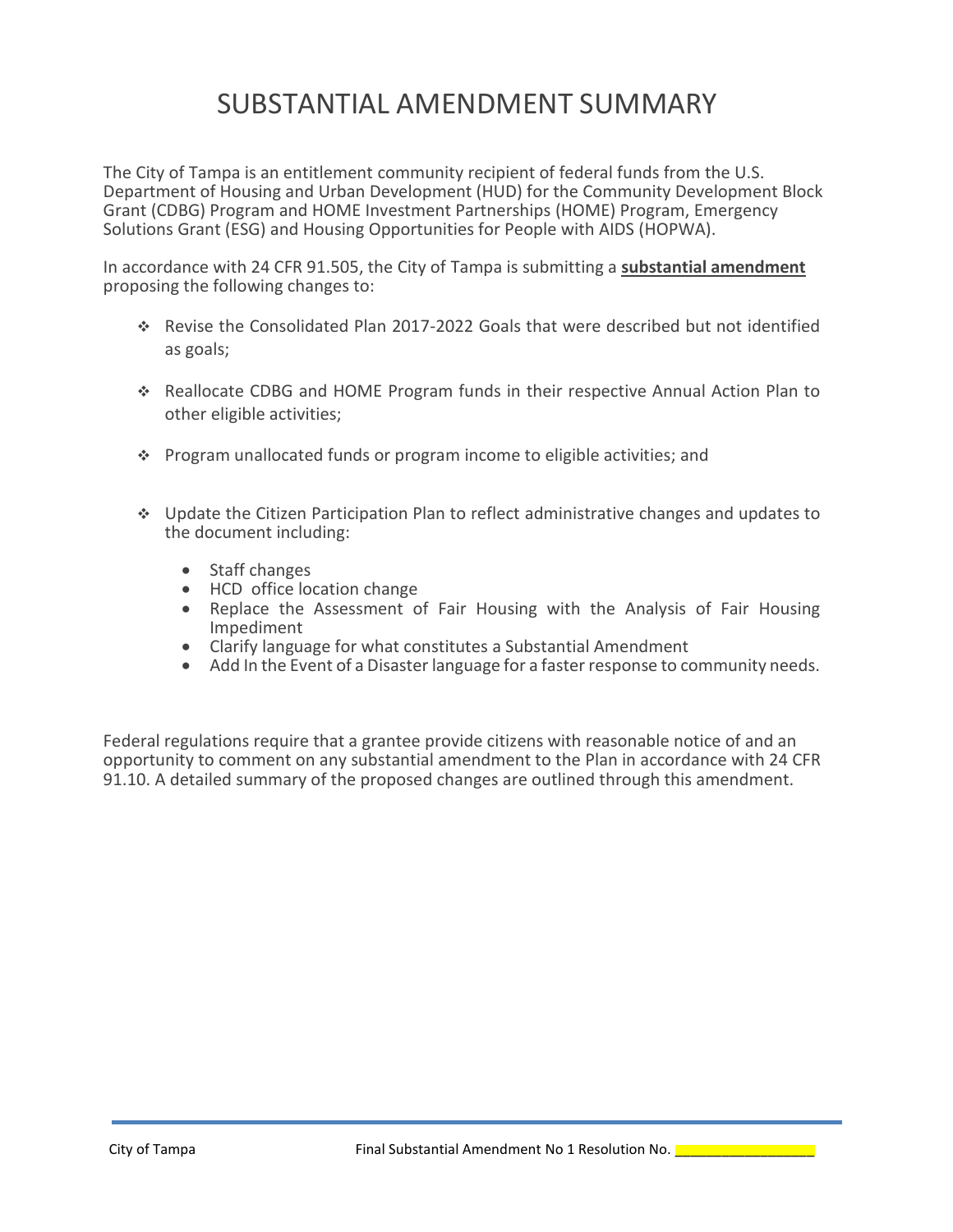## **CONSOLIDATED PLAN 2017-2022 SUBSTANTIAL AMENDMENT**

The Consolidated Plan was completed with the Affirmatively Furthering Fair Housing which was changed to the Analysis of Impediments in the middle of the implementation/drafting of the Consolidated Plan. During the needs assessment and the public comments, workforce development and affordable housing were mentioned repeatedly. It was also discussed the growing population that required that local non-profit agencies would need to expand to address growing needs. The Consolidated Plan has been updated to add the following goals and priorities:

|                               | Work Force Development – To provide career and skills training to unemployed and under-<br>employed individuals to help them obtain the skills necessary to obtain<br>and maintain employment that pays a living wage. Somehow in the<br>confusion not all of the Goals and Objectives were entered into IDIS. |  |  |  |
|-------------------------------|----------------------------------------------------------------------------------------------------------------------------------------------------------------------------------------------------------------------------------------------------------------------------------------------------------------|--|--|--|
| <b>Property Acquisition -</b> | To acquire land that can be used to expand the supply of affordable<br>housing develop                                                                                                                                                                                                                         |  |  |  |
|                               | Public Facility Improvements - To assist Non-profit agencies to make facility improvements that<br>allow for increased access to services for low-moderate income<br>families.                                                                                                                                 |  |  |  |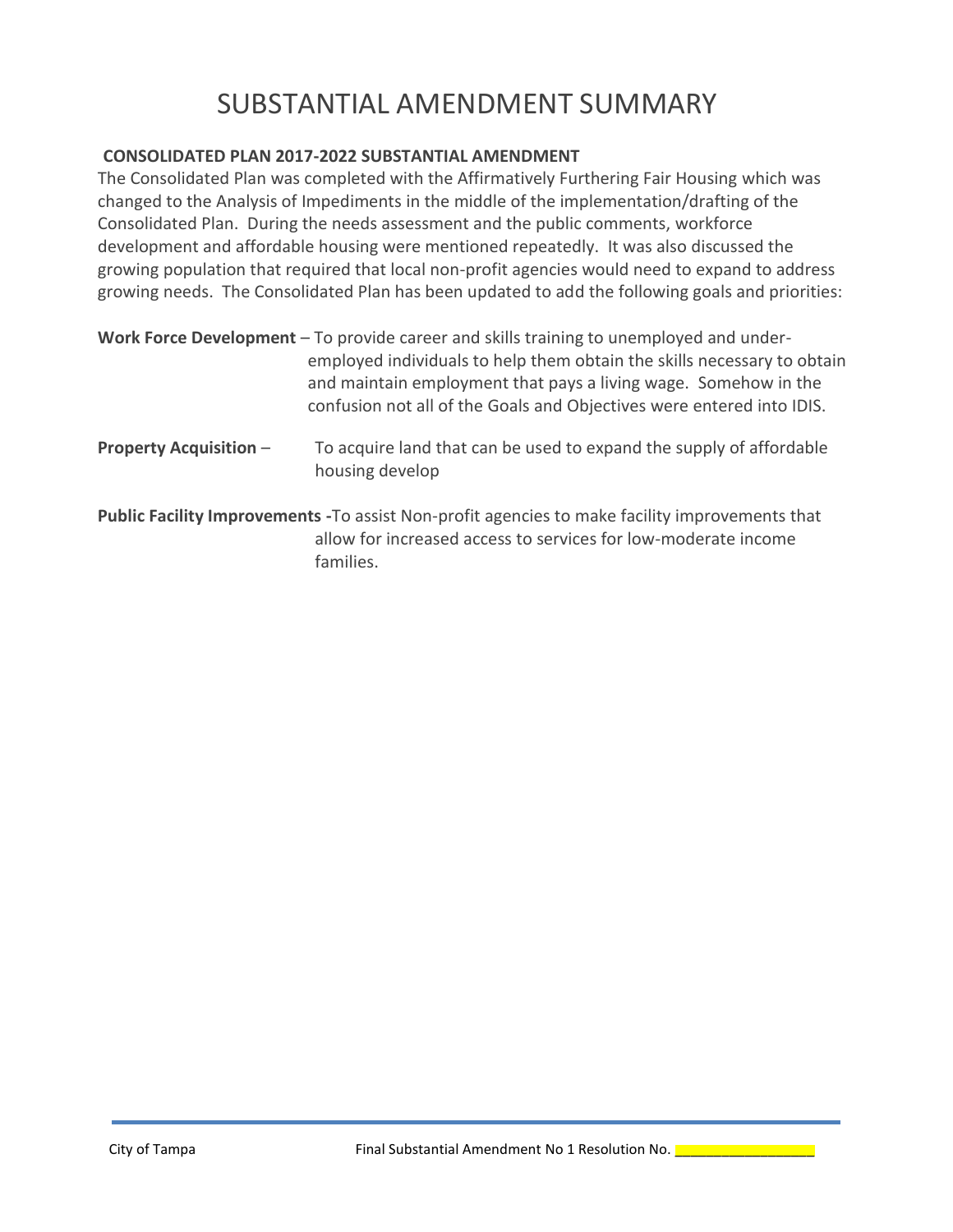#### **SUBSTANTIAL AMENDMENTS TO ACTION PLANS**

## **Program Years Affected**

CDBG Program Budget

2016/17, 2017/18 and 2018/19 Annual Action Plan

The proposed changes to the CDBG Program budget will not affect the total amount of funding and will only involve a change of method of distribution of funds. Program funds in the amount of\_**\$ 2,794,545.17\_** will be reallocated to the activities stated below in accordance with the proposed budget as follows:

| <b>Fiscal</b><br>Year | <b>Original Activity Name</b>   | <b>Original</b><br><b>Budget</b> | <b>Revised Budget</b> | <b>New Activity</b>               | Proje<br>ct# | <b>Reallocation</b><br><b>Allocation</b><br><b>Amount</b> |
|-----------------------|---------------------------------|----------------------------------|-----------------------|-----------------------------------|--------------|-----------------------------------------------------------|
| 2018                  | P&D CDBG Single/Multi-Family 19 | \$700,000                        | \$0                   | CDBG Single/Multi-Family 19       | 29           | \$755,687.00                                              |
| 2018                  | <b>Unallocated Funds</b>        | \$326,616                        | \$0                   | <b>CDBG Public Facilities</b>     | 30           | \$326,616.00                                              |
| 2018                  | <b>Unallocated Funds</b>        | \$130,000                        | \$0                   | <b>CDBG Land Acquisition</b>      | 33           | \$130,000.00                                              |
| 2017                  | <b>Unallocated Funds</b>        | \$225,000                        | \$0                   | <b>CDBG Land Acquisition</b>      | 65           | \$225,000.00                                              |
| 2017                  | <b>Unallocated Funds</b>        | \$38,667                         | \$0                   | <b>CDBG Demolition</b>            | 66           | \$38,667.00                                               |
| 2017                  | <b>Unallocated Funds</b>        | \$181,744.80                     | \$0                   | <b>CDBG Public Facilities</b>     | 67           | \$181,744.80                                              |
| 2017                  | Program Admin                   | 385,730.37                       | \$0                   | <b>CDBG Workforce Development</b> | 68           | 385,730.37                                                |
| 2016                  | <b>Unallocated Funds</b>        | \$406,100                        | \$0                   | <b>CDBG Land Acquisition</b>      |              | \$406,100.00                                              |
| 2016                  | <b>Unallocated Funds</b>        | \$345,000                        | \$0                   | <b>CDBG Public Facilities</b>     |              | \$345,000.00                                              |
|                       |                                 |                                  |                       |                                   |              |                                                           |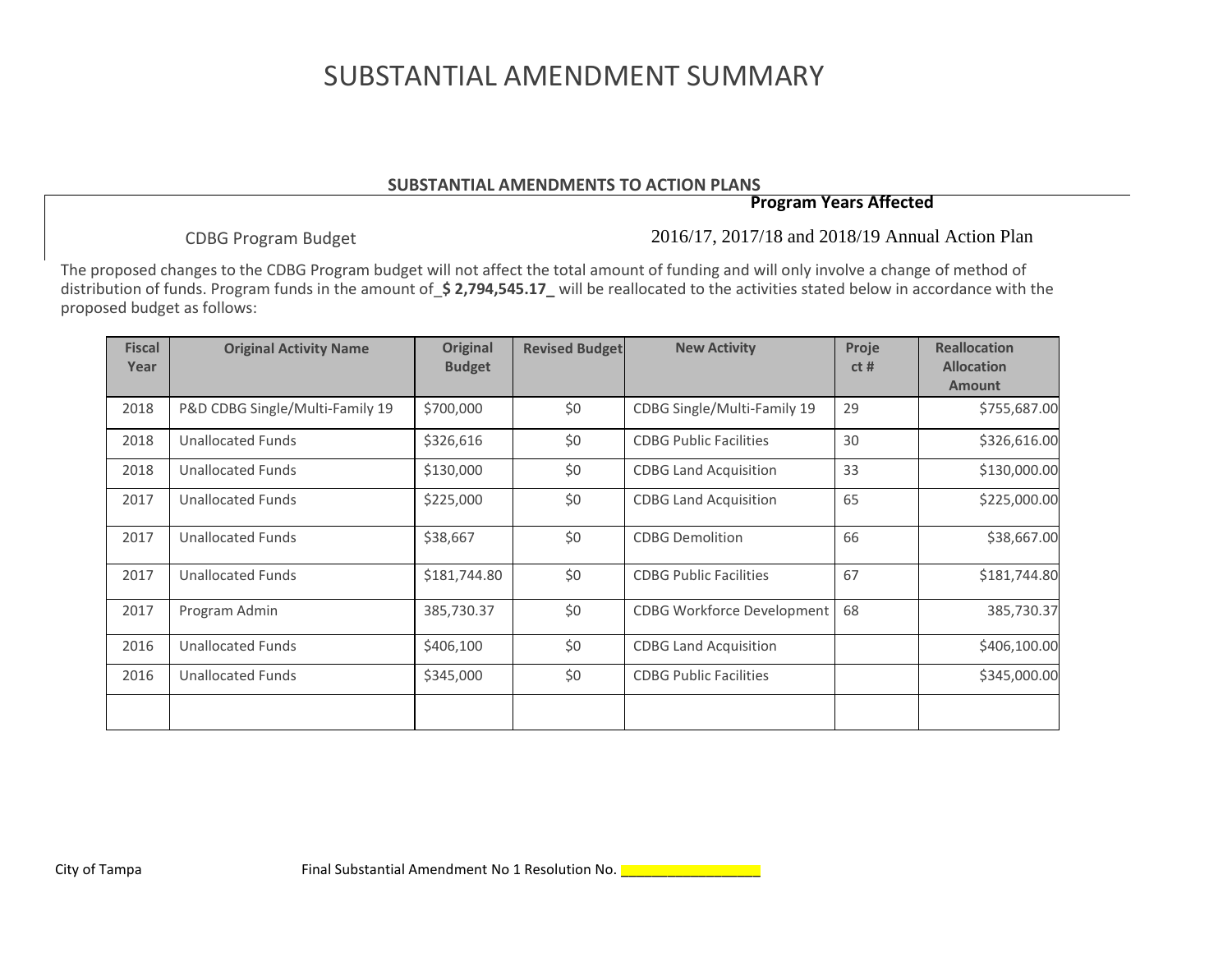*Citizen Participation Plan Amendment*

*See Attached*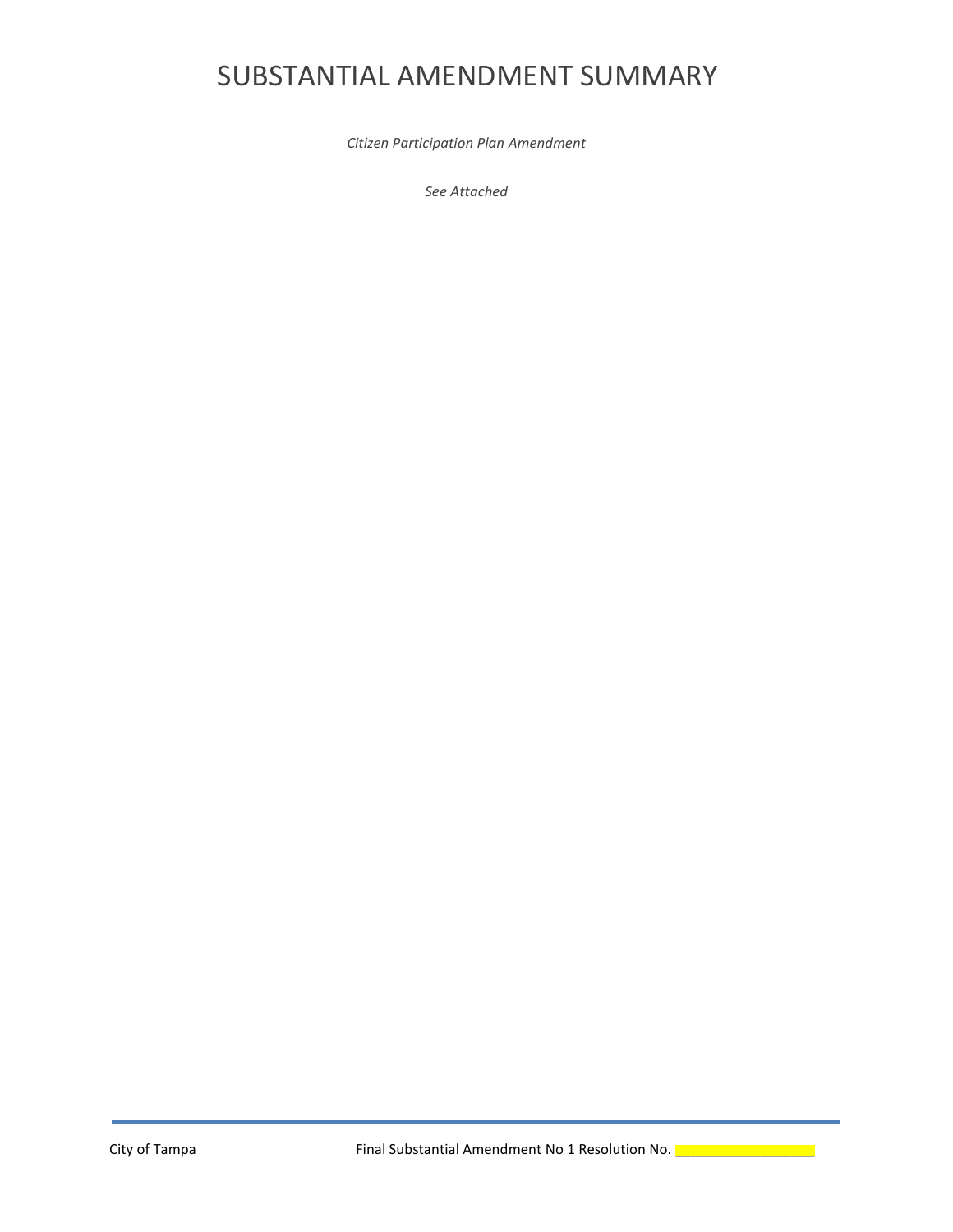#### **Public Comment Period**

Federal regulations require for the City provide the public with reasonable notice of and an opportunity to comment on any substantial amendments in accordance with 24 CFR 91.10. The 30-day comment period will commence on August 5, 2019 and end on September 5, 2019. A detailed description of the proposed substantial amendment is located at the Housing and Community Development Division (HCD), 4900 W. Lemon Street, Tampa, FL 33609, between the hours of 8:00 a.m. and 4:30pm pm – Monday thru Friday. In addition, the substantial amendment has been posted to the City's website atwww.tampagov.net/HCD

The public is encouraged to comment upon the proposed substantial amendment by submitting written comments to Housing and Community Development at 4900 W. Lemon Street, Tampa, FL 33609 or vanessa.mccleary@tampagov.net. Prior to the adoption, the City of Tampa will hold a public meeting on the proposed amendment. The meeting will take place on **Thursday, September 12, 2019 at 5:01 PM** in the City Council Chambers located at Old City Hall 315 E. Kennedy St, Tampa, FL 33602. Interested parties are encouraged to attend and participate.

The City of Tampa has consider any comments or views of residents, agencies, or other interested parties received in writing or orally at Public Hearings, in preparation of the final amendment. A summary of these comments are included as Exhibit B.

*(The Rest of This Page is Intentionally Left Blank)*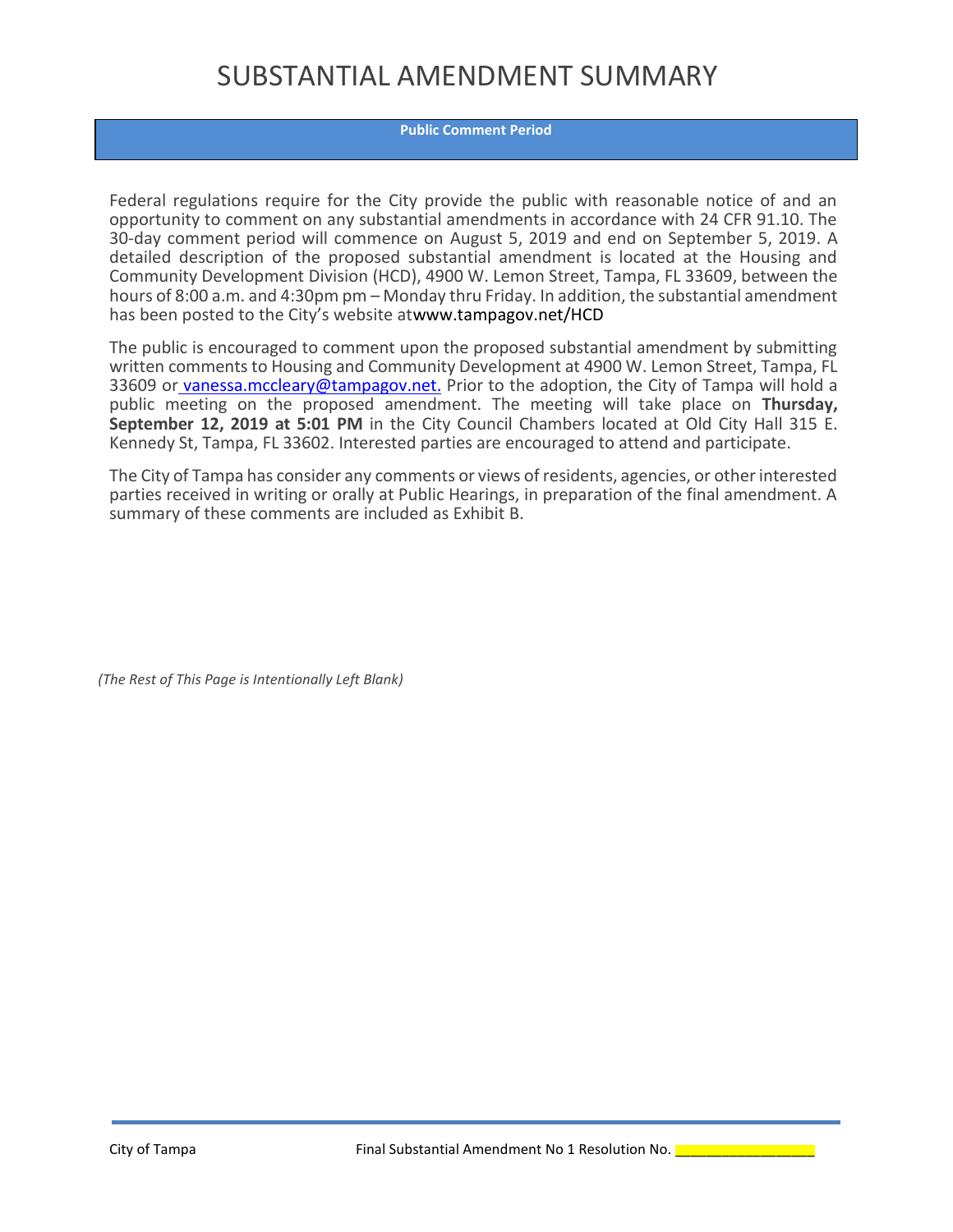**Exhibit A- Public Hearing Notice**